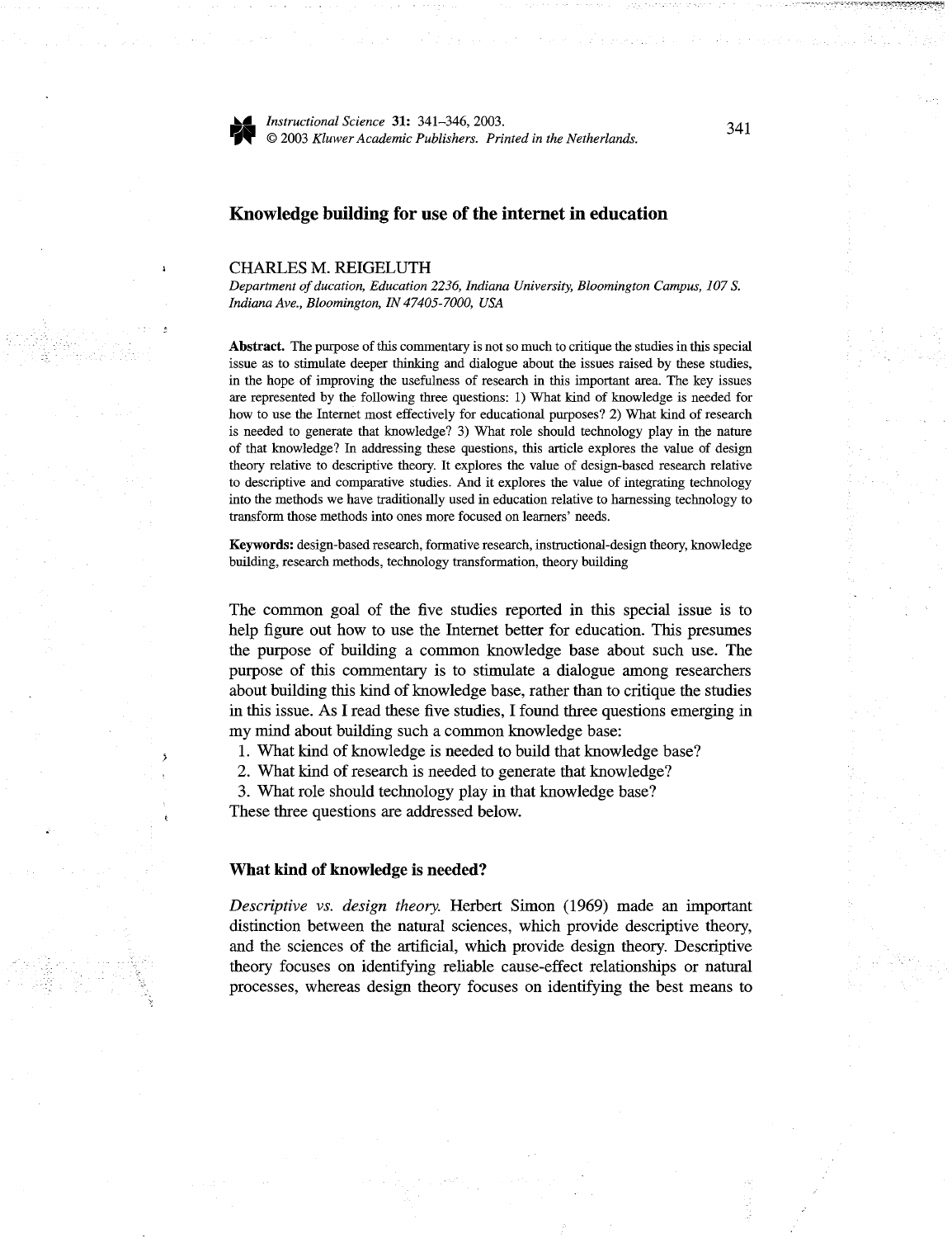accomplish goals. Descriptive theory is the result of what Cronbach and Suppes (1969) call conclusion-oriented inquiry, and design theory is the result of what they call decision-oriented inquiry. The Design-Based Research Collective (2003) indicates that design theories in education "provide detailed guidance in organizing instruction" (p. 10). For more on the distinction between descriptive and design theory, see the first few pages in chapter 1 of my book on instructional-design theories (Reigeluth, 1999).

Given the desire to build a know ledge base about how to use the Internet better for education, does it make sense that design theory will be the most useful for practitioners? Of course, descriptive theory can help both to construct design theory and to provide a rationale for why design theory "works." But, it seems that researchers should focus primarily on developing design theory if their goal is to generate knowledge to help educators use the Internet effectively.

So do these five studies (and others typical of the area) generate design theory? To answer this question, it is helpful to get a clearer understanding of what makes up a design theory. Basically, such a theory has two major elements: what methods to use and when to use them (Reigeluth, 1999). Let's address the issue of methods first.

*Methods.* The tricky thing about methods is that they have parts, which are also methods, and they in turn have parts, and so forth. Macro methods are comprised of mini methods. This means that, for example, problembased learning (PBL) in one study may be very different (have different mini methods) from PBL in another study. Therefore, results of studies that compare PBL with traditional instruction are unlikely to hold true in other applications where the methods may vary substantially. Furthermore, even if fantastic advantages are found for using PBL in such a study, we have no idea which of the mini methods actually accounted for those positive effects.

For both these reasons, it is important that studies look at the effects of each mini method. However, mini methods often have "interaction effects" with other methods. In other words, the effects of each mini-method are usually interdependent with the other mini methods that are used, as well as contextual factors. Thus, the decision-oriented design theories we build need to take these interdependencies into account, and the research methods we use need to be appropriate for generating such knowledge. Do these five studies generate such knowledge? I leave it to the reader to reflect back on the studies to answer this question.

*When to use the methods.* In chapter 1 of my book on design theory (Reigeluth, 1999), I label "when to use the methods" as situations and identify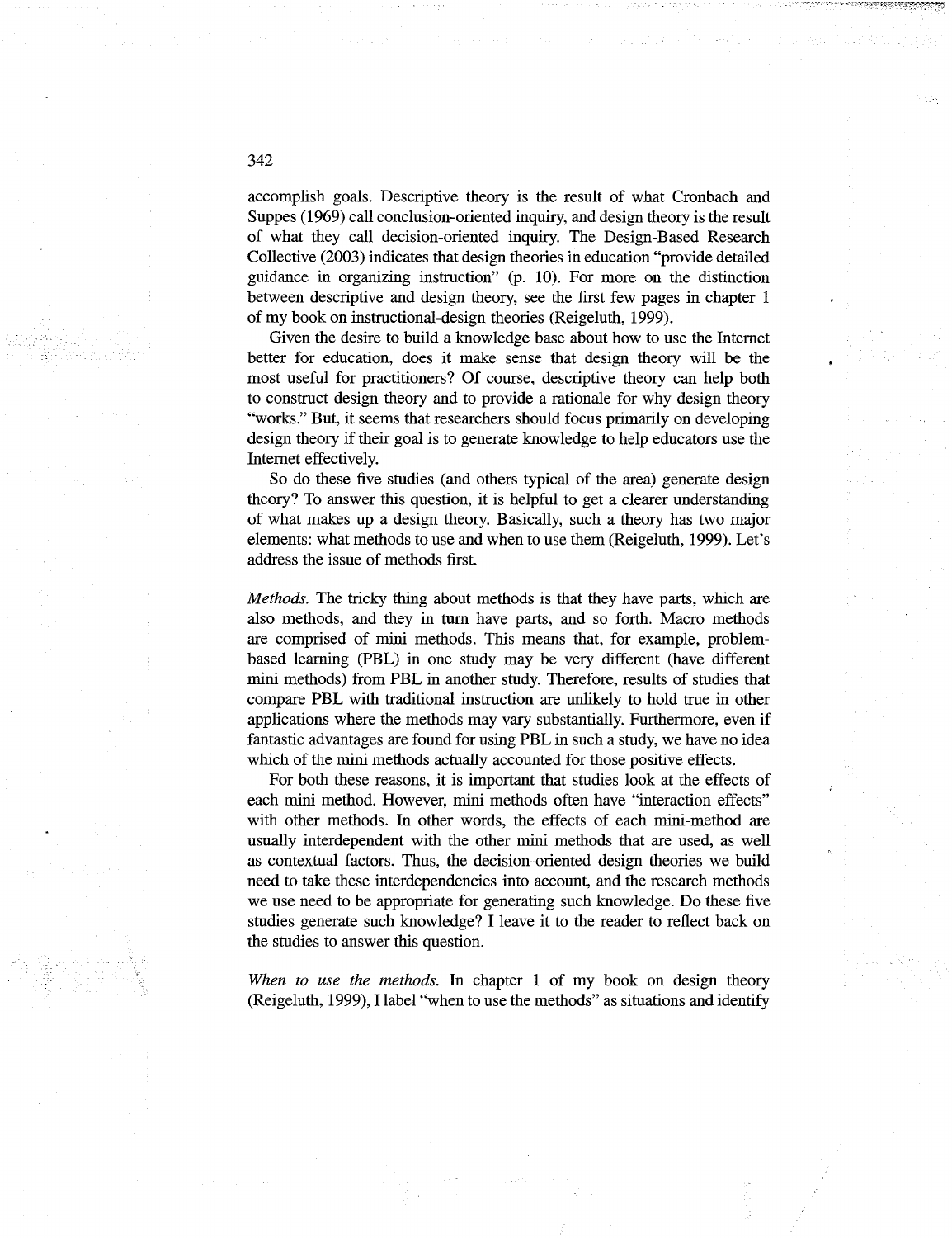several kinds of situations: conditions, desired outcomes, and values about instruction. I also identify "preconditions" (which would actually be better labeled "presituations"), which indicate when a whole design theory should and should not be used. The Recker et al. study does a nice job of identifying presituations for use of their approach (set of mini methods). Do any of the other studies address this issue?

After a design theory has been selected for use, it would be rare for it to always recommend using exactly the same methods in the same way for all situations. Therefore, to generate useful design theory, a study should attempt to identify when and when not to use each of the mini methods that comprise the design theory. This means that design theory should specify situations for use of each mini method. Did these studies attempt to build such knowledge?

*Dialogue.* Given the distinction between descriptive theory and design theory, it seems that design theory is more useful to help practitioners use the Internet in education. So why are we researchers not devoting more of our efforts to developing design theory? Is it because we don't realize its greater value? Is it because we don't know how to develop such theory? Is it because we suspect that journals won't publish such scholarly work? Perhaps our field could benefit from more dialogue about these questions. Without such reflection, educational research may continue to be perceived as of little value by most practitioners (National Research Council, 2002).

If design theory is important to generate, then a second question becomes important.

#### **What kind of research is needed to generate that knowledge?**

*Comparison vs. improvement.* For descriptive theory, the major research focus is comparing methods to see which one works better, whereas for design theory the major research focus is improving methods and improving our understanding of when and when not to use methods and mini methods (situations). In the early stages of knowledge development in an area (such as use of the Internet in education), improving the fledgling methods we have, and figuring out when and when not to use each, are likely more valuable than comparing them to traditional methods. In fact, the Design-Based Research Collective (2003) states, "The use of randomized trials may hinder innovation studies by prematurely judging the efficacy of an intervention" (p. 6). Do these five studies focus primarily on comparison or improvement? Do some of them talk about improvement but use methods that focus on comparison? Did one use an iterative design approach that focused some attention on improvement?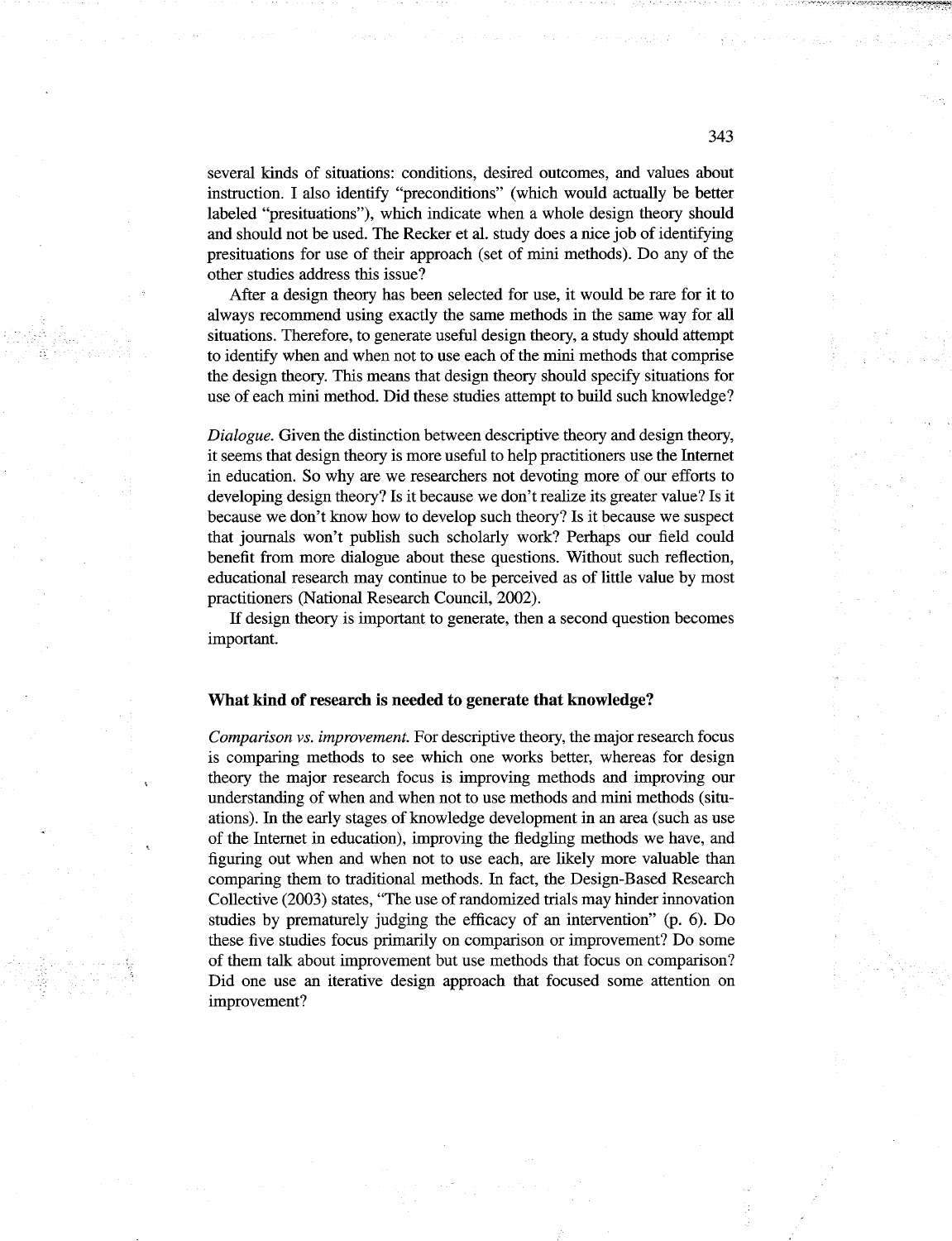Research for improving methods differs considerably from research for comparing methods. It constitutes a fundamental shift in research methodology that is akin to the difference between formative evaluation and summative evaluation (Design-Based Research Collective, 2003; Reigeluth & Frick, 1999). Research to generate descriptive knowledge is primarily concerned with the validity or truthfulness of the descriptions. In contrast, research to generate design knowledge is primarily concerned with preferability or usefulness. Design knowledge is goal-oriented, and there are always at least several ways to attain a goal. All of those ways are valid in the sense that with enough time, energy, and motivation, they can result in attainment of the goal. Practitioners and design-theory builders are interested in which of those ways is best, given their situations (their conditions and the criteria they value). This requires research methods that seek to enhance preferability rather than validity. Such methods include developmental research methods (Lijnse, 1995), grounded theory development methods (Glaser & Strauss, 1967), design experiments (Brown, 1992), and formative research methods (Reigeluth & Frick, 1999).

A recent special issue of the *Educational Researcher,* titled "The Role of Design in Educational Research" (Kelly, 2003) provides considerable support and prestige for the use of "design-based research" or "design experiments" to generate useful knowledge in education. In that special issue, the Design-Based Research Collective (2003) states that "... the overarching, explicit concern in design-based research for using methods that link processes of enactment [methods] to outcomes has power to generate knowledge that directly applies to educational practice" (p. 7). In another article in that special issue, Cobb, Confrey, diSessa, Lehrer and Schauble (2003) state that an "intimate relationship between the development of theory and the improvement of instructional design for bringing about new forms of learning is a hallmark of the design experiment methodology" (p. 13).

*Dialogue.* Research to *prove* investigates what's best among what we already know how to do, whereas research to *improve* investigates how we can improve on what we know how to do. The special issue of the *Educational Researcher* attests to growing recognition that the latter is likely to be more valuable to develop design theory, such as that needed for using the Internet in education. Then why are we researchers not devoting more of our efforts to this kind of research? Is it because we haven't been trained to do it? Is it because the US Department of Education has recently developed a policy to fund primarily experimental research (Erickson & Gutierrez, 2002)? Is it because Journals tend to publish descriptive studies (both experimental and qualitative), even when the knowledge they contribute has minimal useful-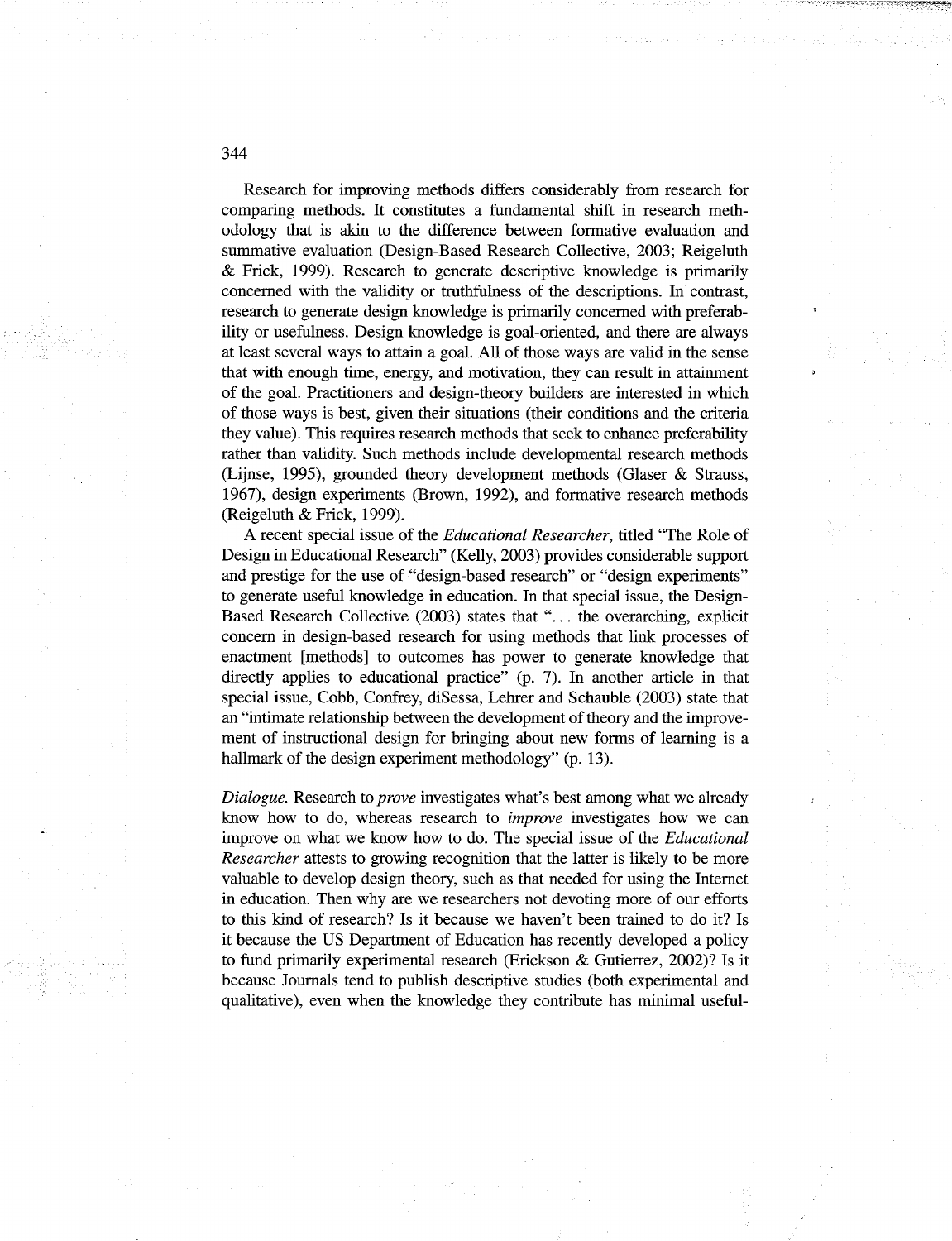ness for educators? It would be nice to blame the reviewers, but we are the reviewers. Many of us were schooled in a research methodology that is based in a Cartesian, mechanistic view of the world (Ackoff, 1981) that places much more value on experimental research than design-based (or formative) research. Perhaps our field could benefit from more dialogue about these questions, too.

# **Technology for integration or transformation?**

The third question that occurred to me as I read the five studies in this special issue is, "What role should technology play in the knowledge base we are generating about use of the Internet in education?" The term, "technology integration," implies the use of technology to enhance what we are doing in the classroom. But technology in general, and the Internet in particular, allow us to use methods that weren't possible before (Reigeluth & Joseph, 2002). The history of innovation shows that typically a new technology is initially used within traditional work processes, but that over time it is used to fundamentally change the work processes in a way that provides a quantum improvement in the ability to meet our needs. This implies that perhaps the most valuable research studies will be those that help us to develop very different methods to facilitate learning with the Internet.

Do these five studies help generate such knowledge? Should we researchers devote more attention to generating such knowledge? Perhaps our field could benefit from more dialogue about these questions, too.

#### **Conclusion**

As stated in my introduction, the purpose of this commentary is not to critique the studies in this issue, but to stimulate a dialogue among researchers that may help to shape the direction of future research in this important area. The studies in this issue are fairly typical of much of the research that is done in the broader areas of educational technology and instructional science. It may do much to advance the field if we researchers devote some of our energies to contemplating:

- the kind of knowledge that is most important for us to generate (descriptive or design theory),
- the kind of research that is most useful for generating that knowledge (research to compare or research to improve), and